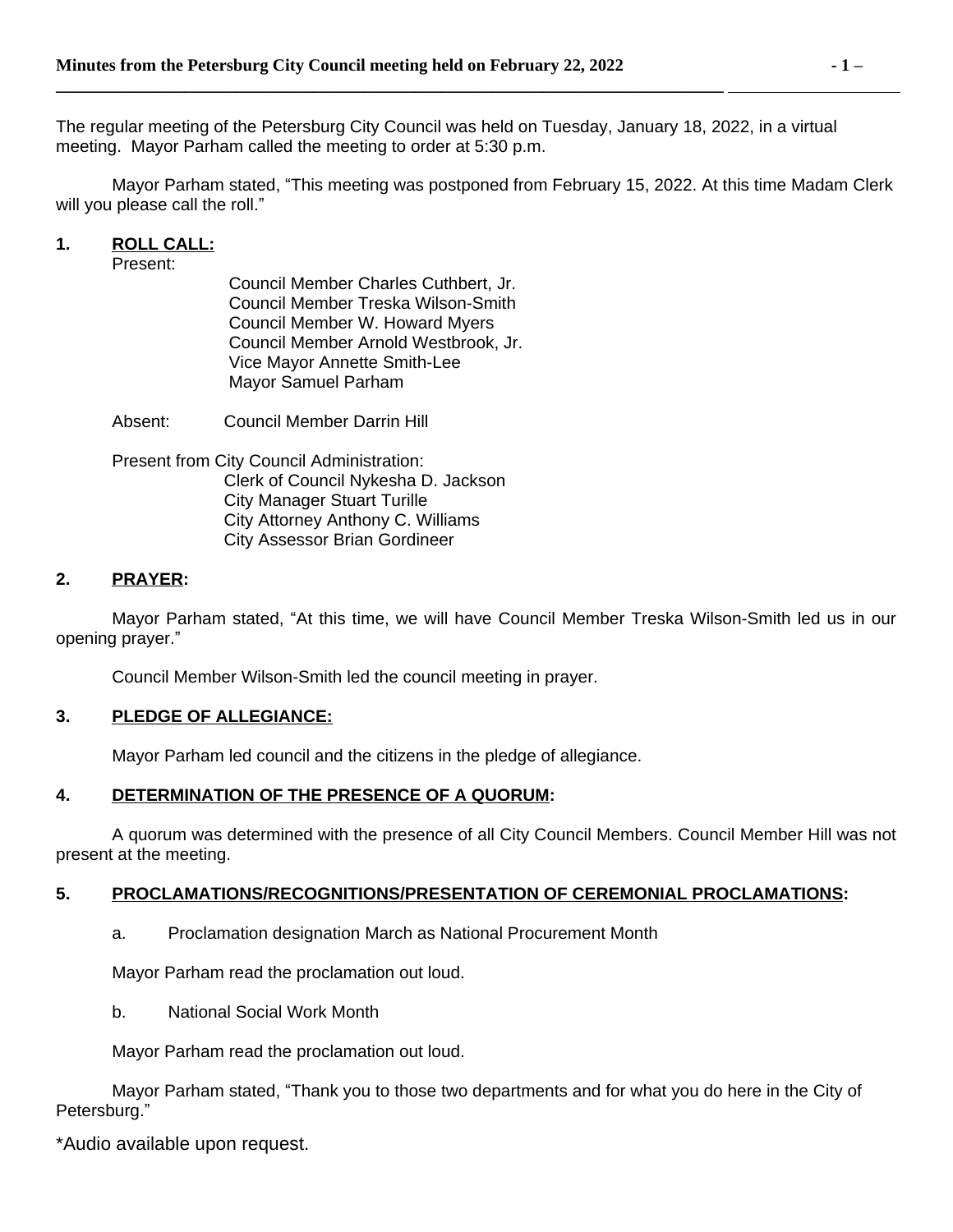# **6. RESPONSES TO PREVIOUS PUBLIC INFORMATION PERIOD:**

a. Presentation by City Assessor, Brian Gordineer

Key points:

- Petersburg City Assessor Office is one of the 50 offices in the US and in Canada to receive CEAA.
- An assessment is an estimate of value used as a basis to levy taxes.
- The fair market goal is 100% per the constitution.
- Review of sales since the last assessment was two years ago.

**\_\_\_\_\_\_\_\_\_\_\_\_\_\_\_\_\_\_\_\_\_\_\_\_\_\_\_\_\_\_\_\_\_\_\_\_\_\_\_\_\_\_\_\_\_\_\_\_\_\_\_\_\_\_\_\_\_\_\_\_\_\_\_\_\_\_\_\_\_\_\_\_\_\_\_\_\_\_** 

- Each sale is verified to determine if it reflects fair market value.
- Of the almost 3,000 recorded transfers during the past two years there were approximately 1,000 fair market value transfers.
- Many parcels in Petersburg have not been adjusted in ten years.
- Office Reviews deadline is March 1<sup>st</sup>.
- And the appeal deadline to the board of equalization is April 1<sup>st</sup>.
- The State Department of Taxation performs a ratio study of Petersburg and all Virginia jurisdictions annually.
- b. Presentation by Commissioner of Revenue Brittany Flowers

Key points:

- The tax policies and tax rates that City Council set, the Commissioner of Revenue implements and administers those policies by establishing assessments and determine what is taxable.
- The city estimates that up to 15% of registered vehicles will experience appreciation rather than depreciation this year.
- Vehicle owners naturally expect their vehicle values to go down each year, but this is not always guaranteed.
- Values did go down for 81% of registered vehicles, and remained the same for 4%, but approximately 15% will see an increase.
- On January 24, 2022, an email was sent out to city council stating that the assessed values for personal property have increased up to 30% across the Commonwealth of Virginia due to the lack of supply.
- Commissioner of Revenue suggested to decrease the tax rate for personal property from \$4.90 to \$4.40 for 2022.
- On January 20, 2022, the file of 20,915 of PP was sent to NADA. The file was sent back on February 1, 2022, with 20,803 process and 112 errors. This process was completed on February 3, 2022.

### **7. APPROVAL OF CONSENT AGENDA (to include minutes of previous meeting/s)**

- a. City Council Minutes: January 25, 2022 – Special City Council Meeting February 1, 2022 – Closed Session Meeting February 1, 2022 – City Council Work Session
- b. A request to schedule a public hearing and consideration of an ordinance approving a petition to rezone property addressed as 3605 Halifax Road, Parcel: 096010003, 3625 Halifax Road, Parcel: 096010004, and 3607 Halifax Road, Parcel: 107020017, from R-1, Single Family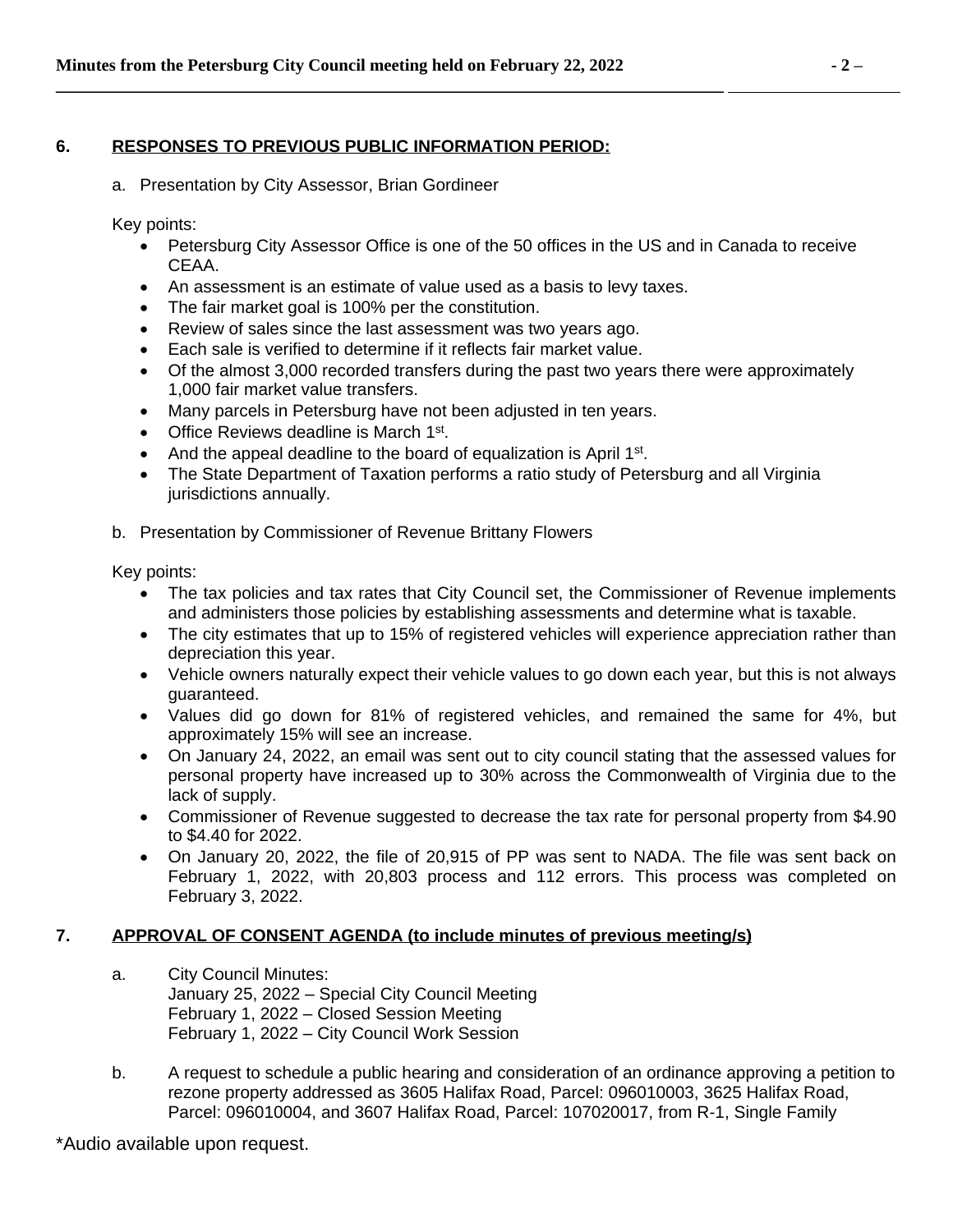Residence and A-Agricultural Districts to M-2, Heavy Industrial District.

**\_\_\_\_\_\_\_\_\_\_\_\_\_\_\_\_\_\_\_\_\_\_\_\_\_\_\_\_\_\_\_\_\_\_\_\_\_\_\_\_\_\_\_\_\_\_\_\_\_\_\_\_\_\_\_\_\_\_\_\_\_\_\_\_\_\_\_\_\_\_\_\_\_\_\_\_\_\_** 

- c. A request to schedule a public hearing and consideration of an ordinance approving a petition from a Special Use Permit to allow for the construction of an office and operation of a crematorium business along a portion of the property addressed as 3605 Halifax Road, Parcel 096010003, 3625 Halifax Road, Parcel: 096010004 and 3607 Halifax Road, Parcel: 107020017.
- d. A request to schedule a public hearing and consideration of an ordinance approving a petition for a Special Use Permit (SUP) to establish and operate a stand-alone used vehicle sales business not associated with a new vehicle dealership at 2306 East Washington Street, Parcel: 003030002.

Council Member Myers made a motion to approve the consent agenda. The motion was seconded by Council Member Westbrook. The motion was approved on roll call. On roll call vote, voting yes: Cuthbert, Wilson-Smith, Myers, Westbrook, Smith-Lee, and Parham; Absent: Hill

## **8. OFFICIAL PUBLIC HEARINGS:**

a. A public hearing for the consideration of FY2020-2021 Proposed Schools Operating Budget Supplement in the amount of \$2,001,759.10

**BACKGROUND:** The fiscal year 2021-2022 budget developed by Petersburg City Public Schools included revenues totaling \$57,833,416. The City Council approved the 1<sup>st</sup> round of supplements on October 19<sup>th</sup>, bringing the total appropriation to \$71, 117,861. Petersburg Public Schools is bringing a 2<sup>nd</sup> round of supplements for approval in the amount of \$2,001,759.10. This additional appropriation will bring schools' revenues for FY2022 total to \$73,119,620.10.

**RECOMMENDATION:** Recommend City Council approve the Budget Supplement for the Petersburg Public Schools for FY2021-2022 in the amount of \$2,001,759.10.

Stacey Jordan, Director of Finance, gave a briefing on the request for the budget supplement for Petersburg Public Schools for FY2021-2022.

Mayor Parham opened the floor for public comments.

Seeing no hands, Mayor Parham closed the public hearing.

Council Member Myers made a motion to approve the Budget Supplement for the Petersburg Public Schools for FY2021-2022 in the amount of \$2,001,759.10. The motion was seconded by Vice Mayor Smith-Lee. The motion was approved on roll call. On roll call vote, voting yes: Cuthbert, Wilson-Smith, Myers, Westbrook, Smith-Lee, and Parham; Absent: Hill

b. A public hearing on February 15, 2022, for the consideration of an ordinance authorizing the City Manager to establish the Enterprise Zone Capital Investment Real Estate Tax Rebate.

**BACKGROUND:** The Virginia Department of Housing and Community Development established The Virginia Enterprise Zone (VEZ) program. It is a partnership between state and local government that encourages job creation and private investment. VEZ accomplishes this by designating Enterprise Zones throughout the state and providing two grant-based incentive, the Job Creation Grant (JCG) and the Real Property Investment Grant (RPIG), to qualified investors and job creators within those zones, while the locality provides local incentives.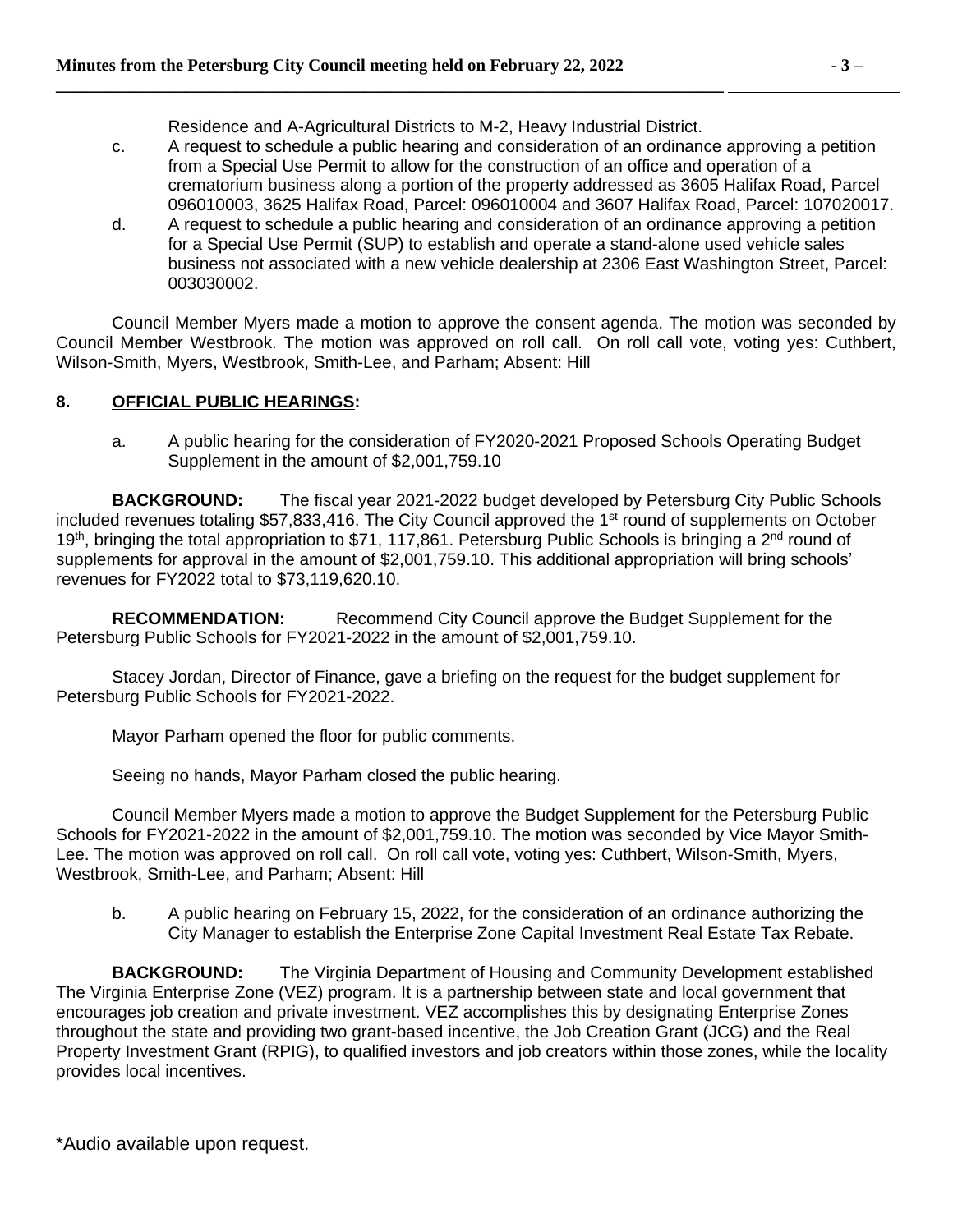On June 21, 2005, the City of Petersburg City Council adopted a resolution to establish a local Enterprise Zone in the City of Petersburg. The enterprise zone provides incentives to existing and new businesses such as permit fee waiver, façade improvement grants, and architectural assistance grants. To continue to encourage development in the City of Petersburg, the Department of Economic Development will offer the following incentive for capital projects.

**RECOMMENDATION:** The Department of Economic Development recommends that the City Council approves the ordinance authorizing the City Manager to establish the Enterprise Zone Capital Investment Real Estate Tax Rebate Incentive.

Mr. Turille stated, "The Economic Development Team and I have discussed this review and they need one more week. I am sorry until the March meeting. It is only one week away. So, I am requesting to reschedule for a workshop presentation first. I do not see why the ordinance cannot then go forward to the March meeting for a final public hearing and approval."

Mayor Parham stated, "Okay so this is a motion to table this until you have the work session or the second meeting in March, Mr. Turille."

Mr. Turille stated, "I would like to first have staff to discuss it in the work session. But I think that we can just reschedule the hearing for the March meeting. And just give you a review at the workshop first. So, the motion would be to reschedule the public hearing to the March meeting with staff to make a workshop presentation first."

Council Member Myers made a motion to table action until March 1<sup>st</sup>. The motion was seconded by Council Member Wilson-Smith. The motion was approved on roll call. On roll call vote, voting yes: Cuthbert, Wilson-Smith, Myers, Westbrook, Smith-Lee, and Parham; Absent: Hill

- **9. PUBLIC INFORMATION PERIOD:** A public information period, limited in time to 30 minutes, shall be part of an Order of Business at each regular council meeting. Each speaker shall be a resident or business owner of the City and shall be limited to three minutes. No speaker will be permitted to speak on any item scheduled for consideration on the regular docket of the meeting at which the speaker is to speak. The order of speakers, limited by the 30-minute time period, shall be determined as follows:
	- a) First, in chronological order of the notice, persons who have notified the Clerk no later than 12:00 noon of the day of the meeting,
	- b) Second, in chronological order of their sign up, persons who have signed a sign-up sheet placed by the Clerk in the rear of the meeting room prior to the meeting.

Marcus Omar Squires, 1701 Monticello Street, stated, "I would first like to ask council if they could help me with the installation of the Walnut Hill banners. I have been working really hard to turn Walnut Hill into a historical district and help uplift their community here. And everything was going great with Dominion Energy and all of a sudden, a couple of weeks ago they reached out to me, and they said that the banners were automatically declined. The poles were too short. But I see other poles in Old Towne that are even shorter that have banners on them. So, I don't know if the city can help me navigate this. I am funding the banners out of my own funds. So, it would be a great way to uplift the community even more. And has the city been looking at street sweeping. I drive all around Petersburg and I notice that all of our gutters are full of debris and trash. On the city website it is listed that the city is actually sweeping the city daily. But I drive up and down these streets because I live and work and run and exercise in Petersburg. The gutters are all full. And the city under the former regime was giving us a blight update. We were seeing slides of progress in Petersburg and what was going on in the community. Is there anyway that we can bring that back? My final thing that I am going to bring up today is in regard to speeding here in the city. Ever since Crater Road closed off, I noticed that more and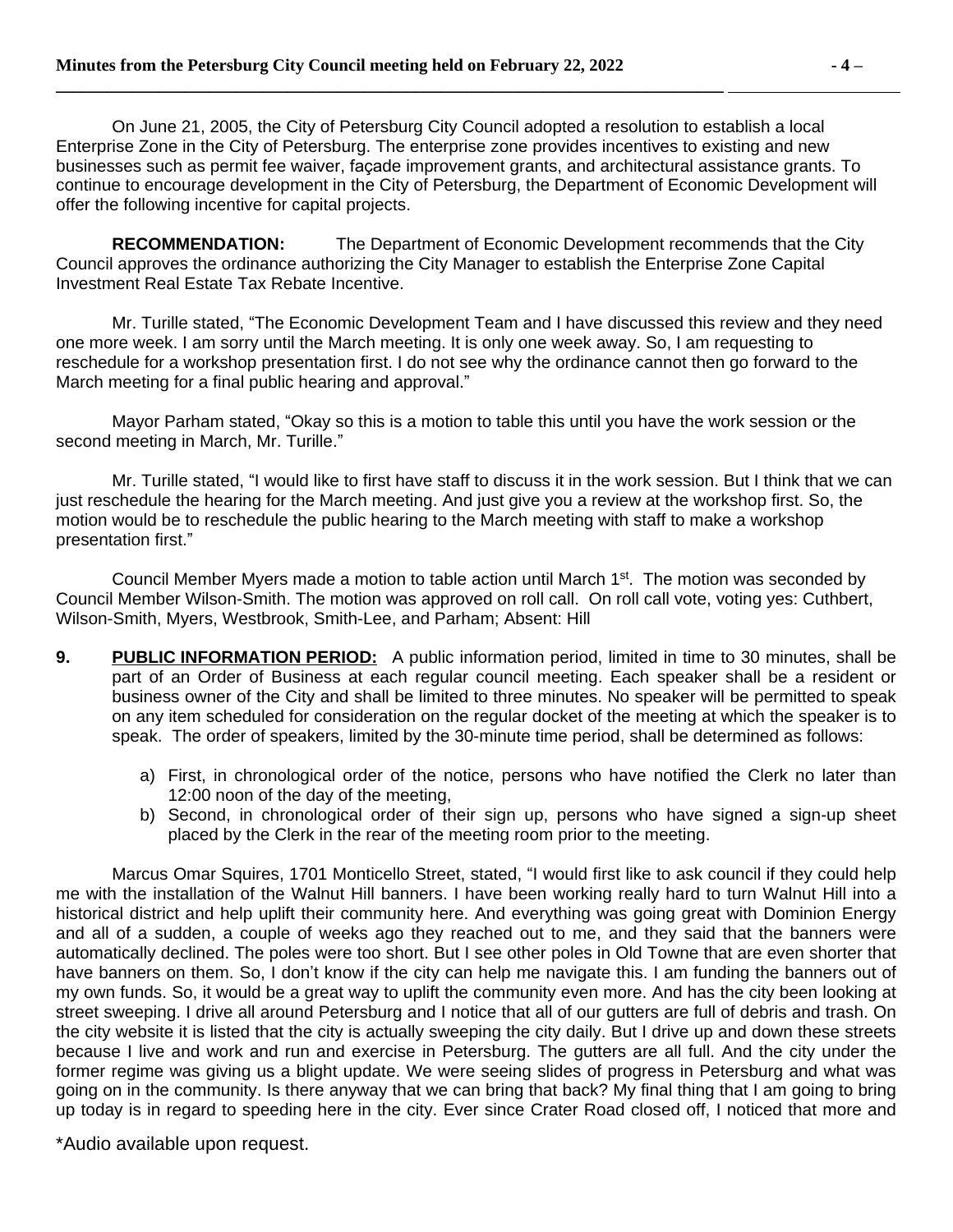more people are flying up and down Claremont Street and Sycamore Street and Graham Road. It is almost like they want to cut through the city without a regard for anybody that lives here in our neighborhoods. They are flying through stop signs in Walnut Hill. So, is the police department looking at increasing patrols here in our communities now that more and more members are coming through. Oh, and also will St. Andrews Street Bridge be open. Because more and more people could utilize that as a cut through in our city. Again, thank you for your time and consideration today. Stay safe."

Michelle Murrills, 131 S. Market Street, stated, "I am coming to you today to ask about the ARPA funds. At the September 7, 2021, City Council meeting, the City Manager announced that there had been a total of eleven households that had requested a total of \$42,196 to be given to them from the \$10.4 million that had been given to the city from the federal government. At that time, you guys were not happy about the low amount to be dispersed to the citizens of Petersburg and requested that more money be put into that fund so that more citizens could apply to get that relief. At the September 27<sup>th</sup> meeting the city manager came back with another \$500,000 put with the \$20,000 to be given to Petersburg citizens to help with money loss due to COVID. I am one of the people who applied for this money. The paperwork had to be turned in by the end of August and everything that was requested to prove monetary loss was given the city by the beginning of September. Again, 11 households applied for this. We are almost to the beginning of March, six months after the paperwork was turned in. I have not received any money from the community recovery needs portion of the ARPA funds. And to my knowledge neither has anyone else. I sent an email asking what was going on and I was told that the city auditor is still reviewing all applications as to whether they meet federal requirements. How long does it take to look at 11 applications? The only federal requirement is that people applying have proof that they have lost income between April 1, 2020, and July 31, 2021. I know that this city is a big bureaucracy but how long can it take to look at 11 applications. The point of the money was to get it in the hands of the public so that it can help with the loss of income and not just sit in a bank account accruing interest. And what about the other \$500,000? How are people supposed to apply for that? It is ridiculous that in a city like Petersburg that needs as much as possible brought into the community the city is not doing enough for the citizens. Five months ago, when I heard the city council was actually wanting more money set aside to be given to citizens I was impressed. Unfortunately, once again there is no follow through on it. Other communities in the area and nation have been able to give their citizens monetary relief. I do not understand why Petersburg cannot do this simple thing. As I said there were only 11 households that applied. Please can we get this money and figure out how to get this other \$500,000 out into the public hands. This will go a long way in helping people that truly needed. Thank you."

Mr. VanVoorhees stated, "And before he starts, Mr. Mason has I believe a couple of citizens in with him at transit that would like to speak. So, we may call on him more than once."

Darius Mason, Petersburg Area Transit System Manager, stated, "I have five citizens who would just like to speak to council briefly about their way of life.

Alvina Spurrell, 110 Perry Street, stated, "I have been riding the transit since November. I have been riding from Hopewell to Colonial Heights. And it will make six months, this month, that I have been working at Wal-Mart. And I would like to make it a year in August. Thank you."

Sarah Raines, 2701 Park Avenue, stated, "I am here tonight. I love to ride the city transit bust because I have been having problems with my car. It has been very helpful for me getting to work and from work. Thank you."

Michelle Baum, 1800 Boydton Plank Road, stated, "I speak on behalf of my colleagues here that ride the bus with me. I, myself, do not have a vehicle and I do not have a driver's license. And I depend on the bus transportation to take me to work and back home from work. I work in Colonial Heights in Wal-Mart at the deli. And I do not think it is right and I do not think it is fair to take that away from us. Thank you."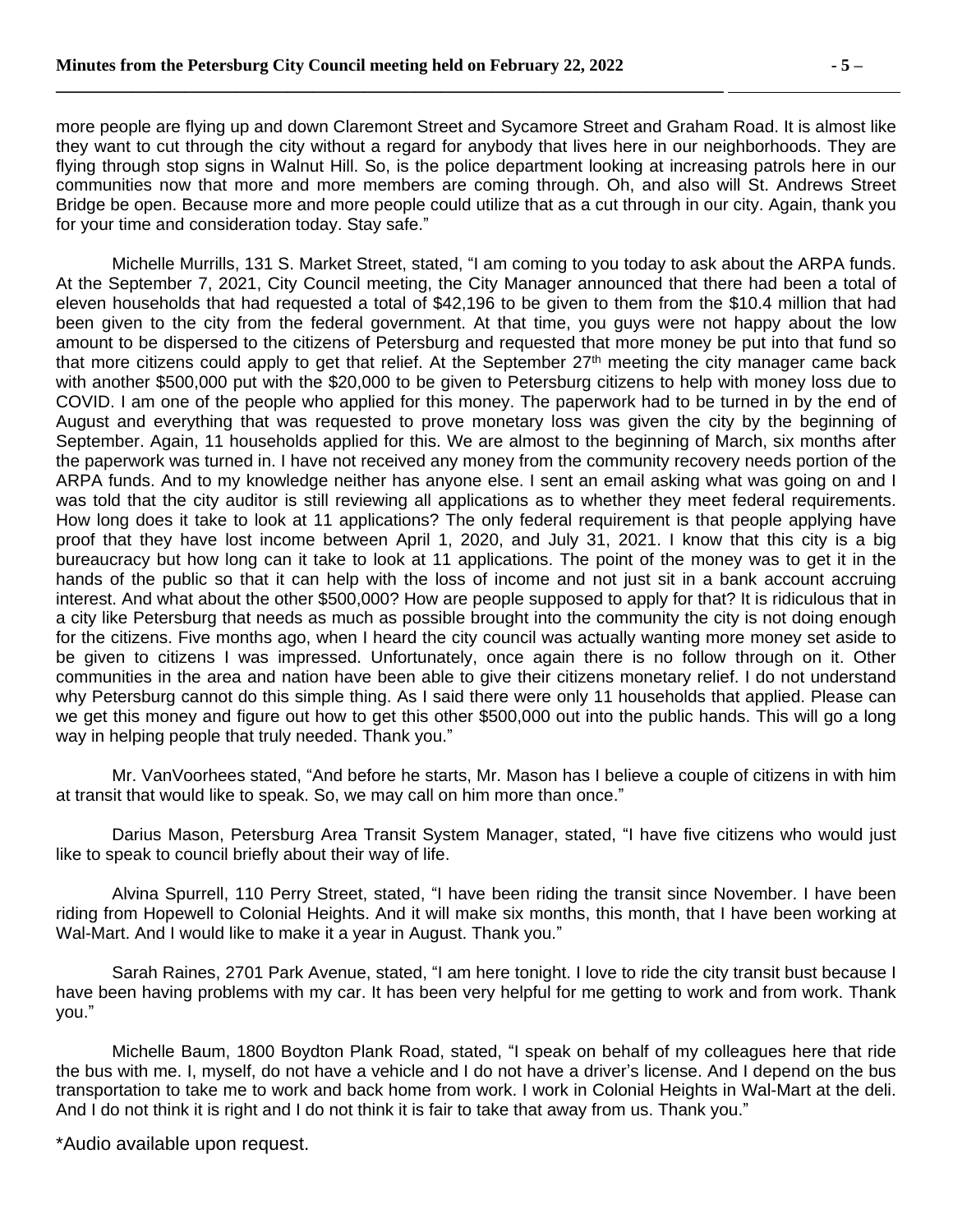Timothy Kates, 110 Perry Street, stated, "I use the transportation back and forth to shop and stuff. Thank you."

Burgundy Brown, 101 Seaboard Street, stated, "I drive to and from work. I work at the Colonial Heights Chipotle. Thank you."

Mr. Mason stated, "Thank you council. Those are just some individuals that wanted to speak to council in regard to utilizing our transit services to and from Colonial Heights."

#### **10. BUSINESS OR REPORTS FROM THE MAYOR OR OTHER MEMBERS OF CITY COUNCIL:**

Council Member Cuthbert stated, "Thank you Mr. Mayor. I want to give a shoutout to two people affiliated with the 4<sup>th</sup> Ward. One is Ms. Victoria Sanders, she appeared on the article of the front page of the Progress-Index that I am showing here on the camera dated January 14th. Ms. Sanders spearheads a COVID vaccination clinic. She is stationed at Virginia State University. And I am proud to represent her on city council. I was particularly pleased to see that she is doing way more than her part to live what we should all be doing. And that is setting an example, for others as to how to protect our community from the COVID-19 as Pastor Diggs pointed out at the meeting with the Governor. Pastor Diggs told us all that he felt that it was important as a leader of our community to set the example and that he made a point of putting on a mask before he went into the sanctuary to conduct services. I am quite impressed with that. Speaking of churches doing their part there is also a significant contribution made by Bethany Missionary Baptist Church in the 4th Ward in Blandford. Led by Pastor Eli Melvin. They also conducted a vaccination clinic. And I am sure that there are many other churches that conducted vaccination clinics in Petersburg attempting to do their part to live the New Testament teachings and even the Old Testament teachings. So, I want to thank all of them. I want to thank Victoria Sanders and I want to thank Reverend Diggs and Pastor Eli Melvin. Thank you, Mayor."

Council Member Wilson-Smith stated, "I would like to thank the recreation department for the program that they presented on African American History Month on Saturday. It was very nice and very well done. So, I want to give a round of applause to them. Also, I would like to ask for two things. One of which might get tonight. This is the second time I am asking now. We received some money for water bills, and we have not discussed yet how that money is being disbursed. How many people are we helping and how many are left behind? If someone can report that to us at the next meeting, I would appreciate it. How much of it is left and what is left do we return it. And what is the plan for the distribution of such funds. Another thing I asked at the last meeting was the draft copy of a brochure for African American History month that I had been requesting since 2018. I do know that it is being worked on. But it would be nice if council can see it prior to anything else being done with it. And that is all that I have today. Thank you."

Council Member Westbrook stated, "Thank you Mr. Mayor and City Council. First of all, just a Happy Belated Valentine's Day to everybody as we are in this month of February. As far as my words this month, I would like to highlight some recent activity. One being on February 9th I helped with the Pleasant Lane Elementary School with food distribution. The event was hosted by the school along with the Petersburg Community & Schools. A full course of chicken, heads of cabbage, carrots, beans, rice, fruit boxes, assorted fruits, pizza rolls and other food items were distributed to over 60 cars and people picking up students from Pleasants Lane. I think that was a great service to the community. Secondly, I would like to shoutout a great black history celebration by the Department of Social Services this past Friday, February 8<sup>th</sup>. The Department of Social Services under the direction of Mr. Norris Stevenson where they had multiple spoken word pieces by Destiny Brown as well as a display of black artist exhibiting one of their actual workers in the department, Ms. Tamara Coleman. This program was a stellar event held by the Department of Social Services. And there are a few acknowledgements that I would like to close out. I would like to shoutout Petersburg Basketball Team under the direction of Coach Massenburg. If you haven't heard the Petersburg Crimson Wave had a stellar regular season with 15-3. And now we begin that march with the state title that we have not had in many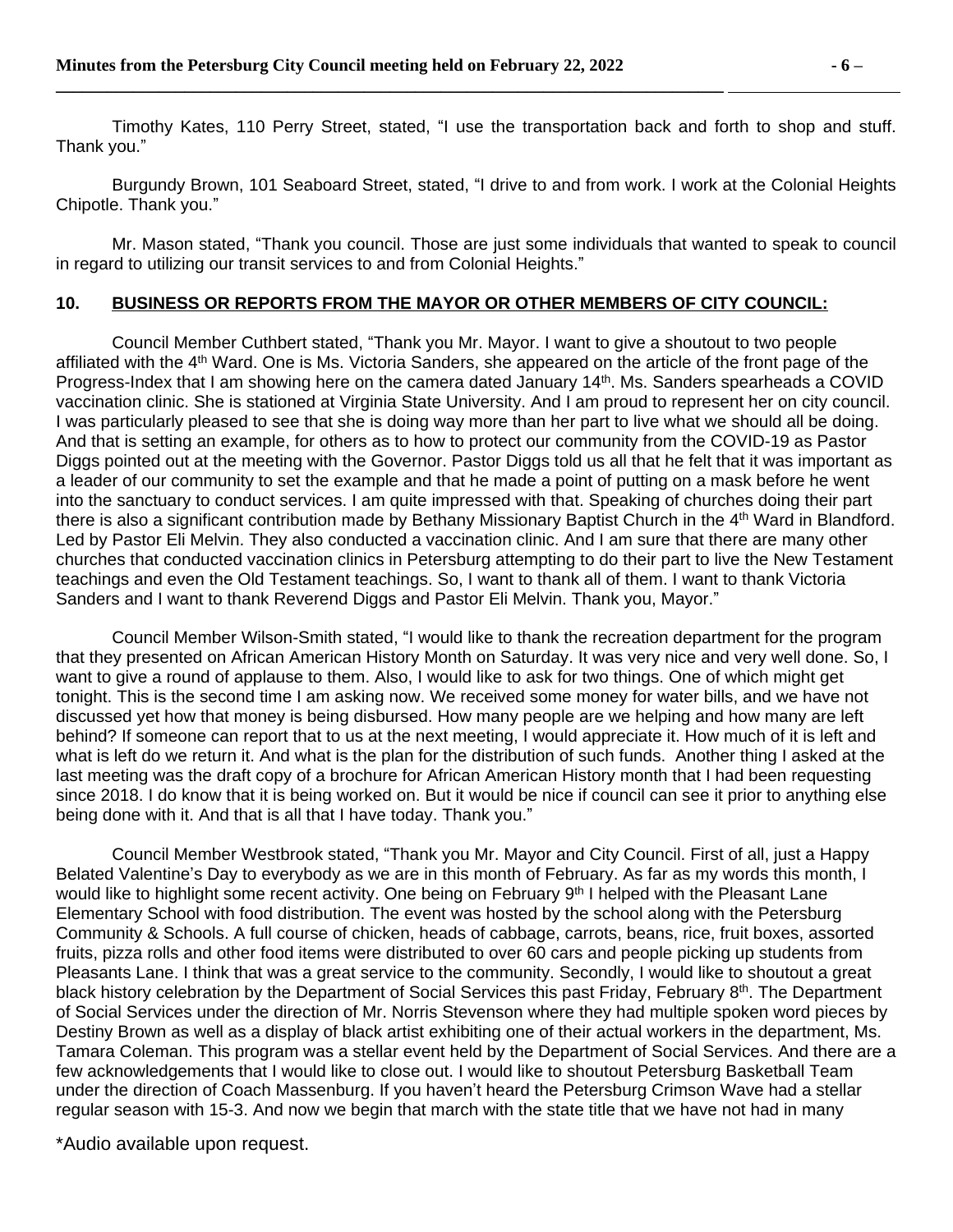decades or years. We are hoping that this team will bring one home. The actual playoffs start tomorrow. So, please support Crimson Wave Basketball. Please support them as they march towards that state title. One of our former Petersburg Basketball and stand out athletic, Mr. Quinton Spain. I would like to give a shoutout to him. You know he came up on the losing end with the Cincinnati Bengals he was a participant with Super Bowl 56 in LA. So, I would like to give a shoutout to him. And my last acknowledgement is to my resident of one of my constituents in Ward 7, Sheriff Vanessa Crawford. As she was recently acknowledged as Sheriff of the Year. And that was on the front of today's paper. But it has been mentioned circles around, but I did want to give her due diligence at this council meeting. And my last acknowledgement is to Mr. Montray Howard of whom I just recently met. He is doing great things with Petersburg Solutions. He has his own website that he is putting out positive images of Petersburg. And my last piece of the day is not an acknowledgement but a little push for the City of Petersburg. It is called the 'Stop Littering Campaign'". I think that it was Mr. Marcus Squires that said that sometimes we do drive around, and we see trash in our gutters and streets of Petersburg. But as citizens I hope that we can do a little bit better and challenge each other as well as ourselves to do a little bit better in stopping the littering. I have five bullet points to show why liter is so important. Cleaning up liter cost US taxpayer's and businesses \$11.5 billion dollars each year. And that is just not in Petersburg but that is a national number. A lot of that money can be going to other services here in Petersburg. I have been working with the city manager and deputy city manager to highlight some things in Ward 7. But do your part please and if you see some trash and it is too much for you to pick up then alert the proper official so that we can get out there and cleanup Petersburg. The second thing is that liter along the side of road causes traffic accidents. Where people have to swerve out the way for big pieces of not just your normal cup or food that you might throw out the window. There are big pieces of liter that people may casually throw out. Highly littered areas experience more crime and reduced property values. Again, if you want to do something about making the city a stellar City of Petersburg, we have to make sure that you are cleaning up. When we do pollute it pollutes are lakes and streams. And that effects our wastewater and management treatment. And from that we do not want to have these high-water bills. And lastly, with Petersburg being at the very bottom of the state's health code as far as what we rate, liter is a breeding ground for germs and pathogens. So, when you through those things out the window that causes the rodents and bugs and other things and those things get in the air. Maybe if we can pick up the liter in the city it would change the healthiness of the City of Petersburg. Thank you very much Mayor."

Council Member Myers stated, "I do not have anything to announce tonight. It will be a meeting sometime next month for Ward 5. But I just want to add to Councilman Westbrook when he brought to our attention about liter. It is a huge problem here. And even though we cannot put motions on the floor for tonight, but I hope that everyone will support a motion on the floor that littering is a \$500 fine in the City of Petersburg. So, I would like for you all to consider that moving forward. Thank you."

Vice Mayor Smith-Lee stated, "Arnold took a lot of my stuff. How dare you, Arnold Westbrook? (laughing) First of all I just want to say great job to the workers in city who is collecting the utility and water bills and the personal property taxes. The line was moving and everything. I noticed this young lady who was working with the other workers. And low and behold guess who that was, the director. Stacey Jordan was back there putting it down with her employees. Now let me tell you something. That is what a great leader does. A great leader will step in and do what she needs to do to make sure that here employees are efficient and doing their job. And that is why if you noticed that things have kind of calmed down in reference to billing and collections. So, kudos to Stacey Jordan and her group and Brittany Flowers and her group. Keep the good work up guys. Petersburg High School Basketball Team is going to the regionals tomorrow and Petersburg High School at 7pm. We talk about wanting a community to pull together. Go out there and support these young boys that have been working so hard. One thing work on those free throws by tomorrow. Next, thing I want to say is Sheriff Crawford you rock it. You continue to put Petersburg on the map. We appreciate you and your leadership. Good leaders make things happen. Thank you. Quinton Spain, another Petersburg stand out. Right Arnold, they did not win but guess what, I know his mom from Stainback Street, 5<sup>th</sup> Ward. He worked hard in high school, and he went to college and guess what he has played on three NFL teams. And he made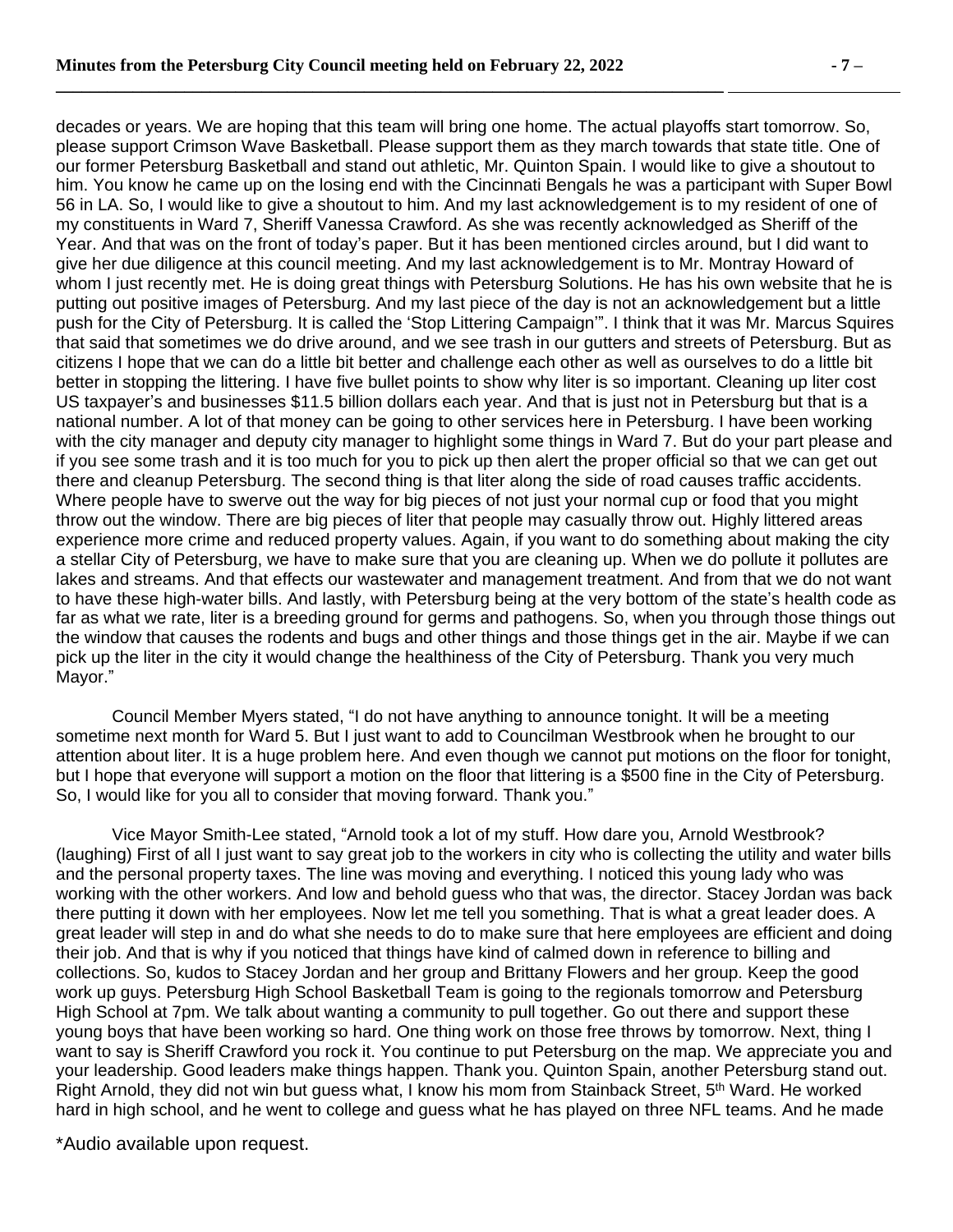it to the Super Bowl. Go Petersburg, Wave Pride. I probably have some other stuff, but I get hyped up when I talk about Petersburg. Just try to be there and support them with anything that they need. So, Arnold you are right about littering. I have a trash bag in the back of my car. I have a trash bag that I use to pick up trash all the time. In order for us to have a clean and prosperous city we need to do something about it. So, don't talk about it be about it. Thank you, Mayor."

Mayor Parham stated, "Just to chime in on what you have for liter, the city manager has designated a liter person. His name is Thomas Hairston. And Tommy is putting together efforts now to clean out the city and he is looking for ward captains for the cleanup to start the process on how we can keep a cleaner city. If any of you have your ward captains, I have mines. And Richard Taylor is going to be my ward captain in Ward 3. He stepped up and said that he is willing to work on it. We are going to also utilize a lot of help from our friends at Fort Lee. We are going to get a ton of soldiers over here and get me your names so I can get it to Tommy Hairston so we can get the city cleaned up before the spring. It was a privilege to be on a great Black History Month program with council Member Wilson-Smith. I know that Councilwoman Wilson-Smith talked about parks and recreation but I also want to give a shoutout to Wayne Crocker of the library for hosting it and putting together a wonderful event with Marquis Allen in Parks and Recreation. It was a great time and very informative. Not to be the broken record but Sheriff Crawford is amazing. She is the matriarch of Petersburg with the efforts that she does. She is definitely the trailblazer in the City of Petersburg, and we are all inspired to be like the great Sheriff Crawford. Also, just to let everybody we have been hard at work at the General Assembly. We currently have \$2.6 million in the current budget for the Ramada to take down the Ramada Inn Hotel. So, we hope to see that through. I know that myself and Councilman Myers have spent a lot of time up there with delegates and senator in trying to keep our bill alive. Because this can be a huge year for the City of Petersburg. Another thing is that we have another \$26 million for the state budget for infrastructure for Poor Creek. And I just cannot thank enough for Andrew Barnes for putting those numbers together for us. And for shedding light on the needs that we have. Andrew has worked super hard on this and all of my Build Back Better meetings that I have, the team from Richmond definitely commends Mr. Barnes. I do not think that people know that this has been 50 years in the making. So again, we cannot do it without our team, Andrew, and his staff and all that they do. Lastly, I do not know if we have it in the packet or not. Ms. Jackson, do we have Ms. Adaku application for Planning Commission. She has put in the necessary paperwork. She is a wonderful person to represent Council Member Wilson-Smith which is long overdue."

Ms. Jackson stated that she checked her application and the address that she posted as home address is not in Ward 1 and that she believes that it is in Ward 3.

# **11. ITEMS REMOVED FROM CONSENT AGENDA:**

\*There are no items for this portion of the agenda.

## **12. FINANCE AND BUDGET REPORT:**

a. Cash Flow and Budget Calendar Update

Stacey Jordan, Director of Finance, gave a briefing of the cash flow and budget calendar.

Key points:

- For the month of January, the cash in was \$8.8 million and cash out was \$8.3 million.
- Right now, the monthly balance is \$38 million dollars and that does include ARPA, which is \$28 million dollars.
- This time last year the city was at \$14 million dollars which included \$5.5 million dollars in CARES funds.
- All department head meetings have been completed and the working budget document will be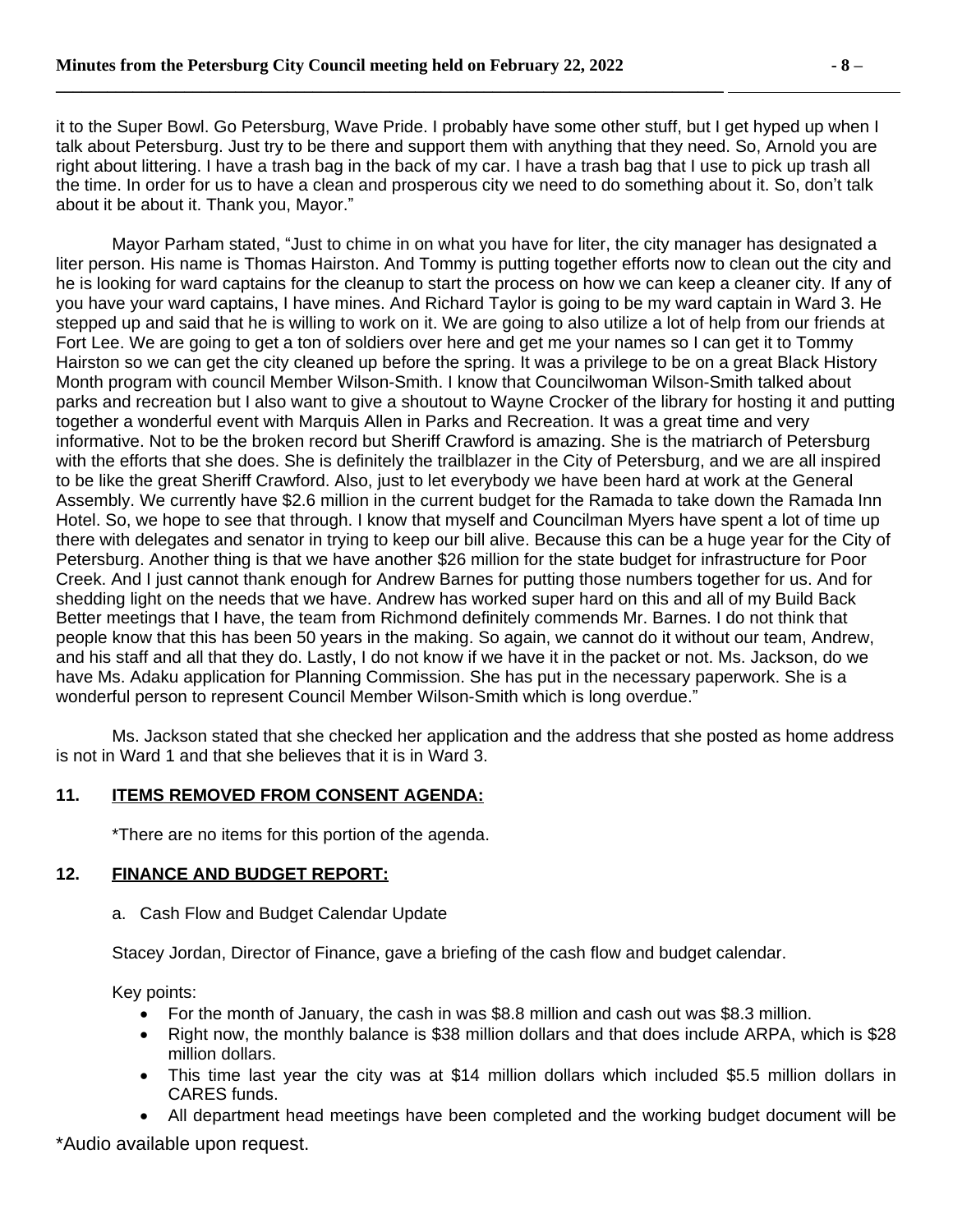complete for presentation to the deputy city manager and city manager on February 25<sup>th</sup>.

• They will presenting a preliminary budget on March 8, 2022.

**\_\_\_\_\_\_\_\_\_\_\_\_\_\_\_\_\_\_\_\_\_\_\_\_\_\_\_\_\_\_\_\_\_\_\_\_\_\_\_\_\_\_\_\_\_\_\_\_\_\_\_\_\_\_\_\_\_\_\_\_\_\_\_\_\_\_\_\_\_\_\_\_\_\_\_\_\_\_** 

Mr. Turille stated, "I would like to note that the schools come before council at a special meeting on the 24th ."

Ms. Jordan stated, "And Dr. Pitre-Martin has been notified as well."

## **13. UNFINISHED BUSINESS:**

a. An ordinance authorizing the city manager to execute a purchase agreement for the sale of cityowned property at 835 Commerce Street, parcel ID 024-130012.

**BACKGROUND:** The Department of Economic Development received a proposal from Quality Trailers, Southside Community Development and Housing Corporation, and Habitat for Humanity to purchase City-owned property located at 835 Commerce Street, which is currently a vacant commercial building. The three proposals are attached for review and consideration by the City Council.

Quality Trailers - \$225,000 Southside Community Development and Housing Corporation - \$220,000 Habitat for Humanity - \$220,000

This proposal is following the City's Disposition Guidelines, City's Zoning, and the City's Comprehensive Land Use Plan.

Property Information The zoning of the parcel at 835 Commerce Street is M-1, light industrial.

Address: 835 Commerce Street Tax Map ID: 024-130012 Zoning: M-1

**RECOMMENDATION:** The Department of Economic Development recommends City Council review the attached proposals for the purchase of City-owned property located at 835 Commerce Street.

Brian Moore, Director of Economic Development, gave a briefing of the request.

There was discussion among City Council and staff.

Council Member Wilson-Smith made a motion to approve and support Habitat for Humanities. The motion was seconded by Council Member Myers. The motion was approved on roll call vote. On roll call vote, voting yes: Cuthbert, Wilson-Smith, Myers, Westbrook, Smith-Lee, and Parham; Absent: Hill

### **22-ORD-8 AN ORDINANCE AUTHORIZING THE CITY MANAGER TO EXECUTE A PURCHASE AGREEMENT BETWEEN THE CITY OF PETERSBURG AND HABITAT FOR HUMANITY.**

b. A public hearing on the consideration of revised city council ward maps following population changes identified in The 2020 Census.

**BACKGROUND:** Article VII, Section 5 of the Constitution of Virginia specifically requires any locality that conducts elections by district to change its district boundaries every 10 years in the year ending in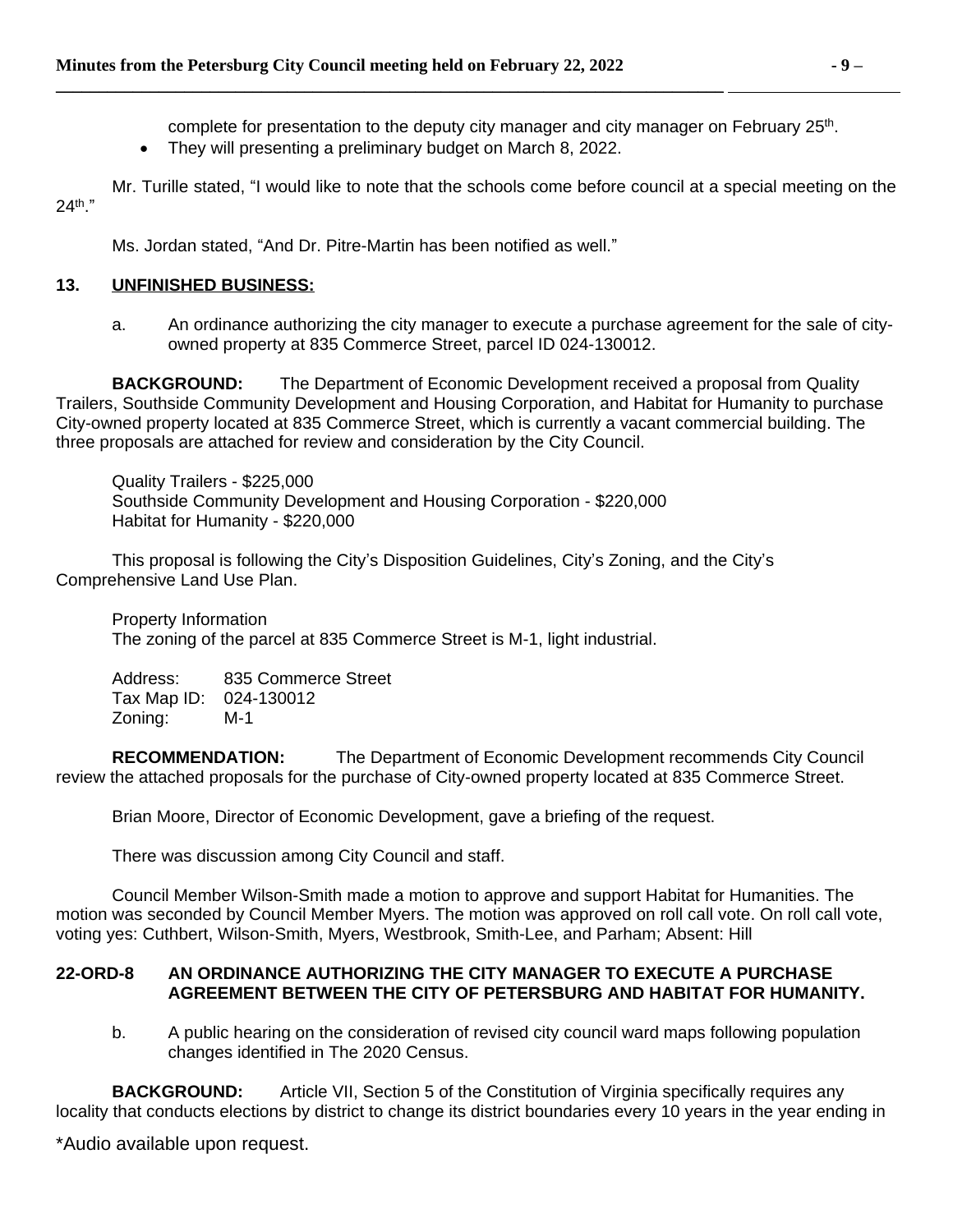one. Districts must be drawn using U.S. census data.

The United States decennial census is the primary data source on population, age, and race used in redistricting. The 2020 census, conducted by the U.S. Department of Commerce through the Census Bureau, is the twenty-fourth census in U.S. history, and it will also be used to redraw congressional, state legislative, and local election districts.

There are two basic pieces of information needed to redraw election district lines: population data (Section 4.2) and maps (Section 4.3). The Census Bureau provides both.

The Constitution of Virginia Article VII. Local Government, Section 5. County, city, and town governing bodies, requires that the governing body of each county, city, or town shall be elected by the qualified voters of such county, city, or town in the manner provided by law; If the members are elected by district, the district shall be composed of contiguous and compact territory and shall be so constituted as to give, as nearly as is practicable, representation in proportion to the population of the district; that when members are so elected by district, the governing body of any county, city, or town may, in a manner provided by law, increase or diminish the number, and change the boundaries, of districts, and shall in 1971 and every ten years thereafter, and also whenever the boundaries of such districts are changed, reapportion the representation in the governing body among the districts in a manner provided by law; that whenever the governing body of any such unit shall fail to perform the duties so prescribed in the manner herein directed, a suit shall lie on behalf of any citizen thereof to compel performance by the governing body.

The 2020 Census population is 34,013, and the average Ward population for each of the seven (7) wards is 4,859, with a 10% range being 5% above (5,034) - 5% below (4,905). Wards 1 and 2 are above the range, and Wards 6 and 7 are below the range. To establish Wards that are within the range, all Ward boundaries and populations will need to be adjusted. The Wards must be contiguous and compact. Additionally, observable boundaries should be used (roadways, waterways, greenways, etc.), and a goal of maintaining intact neighborhoods has been identified.

The most recent decennial population figures for each locality, as adjusted by the Division of Legislative Services, are to be used. Beginning with the 2021 redistricting, any person incarcerated in a federal, state, or local correctional facility within the Commonwealth is to be counted as a resident of the locality where his address at the time of incarceration is located.

A new requirement for the 2021 redistricting is that a Geographic Information System (GIS) map that shows the district boundaries must be sent to the local elected board, the Secretary of the Commonwealth, the Department of Elections, and the Division of Legislative Services.

**RECOMMENDATION:** It is recommended that the City Council holds a public hearing and approves an amendment to the City's Ward Map.

Reginald Tabor and Alec Brebner gave a briefing on the amendment to the City's Ward Map.

There was discussion among City Council Members and staff.

Mayor Parham opened the floor for public comments.

Larry Hall, Grove Avenue, stated, "I am supporting map 10 that Grove Avenue stay in Ward 4. I strongly support it and that is all that I want to say."

Greg Hospodor, 530 Grove Avenue, stated, "Thank you all for taking our public comments tonight. I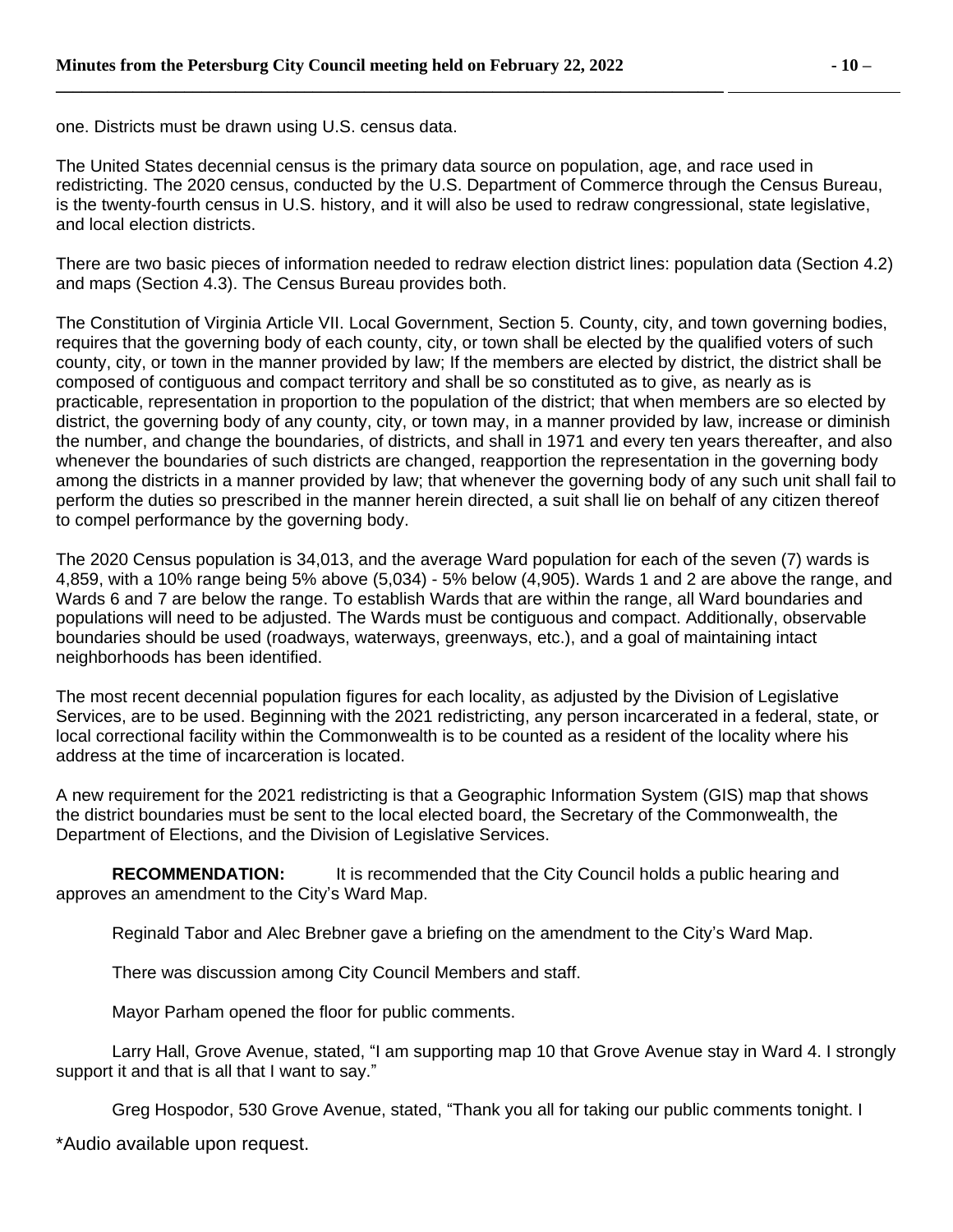want to say good evening to all and thank you giving me the opportunity to speak. I am the president of the Grove Avenue, Cross and Low Street Neighborhood Association. And I speak to you tonight on behalf of the association members. It is the unanimous opinion of all of the association members that I have heard from that we support Map 10. We are not requesting a change and we are not requesting any special consideration. Only to remain in Ward 4 where we have been for a very long time. All of which is to say that we hope tonight that you will vote to keep us in Ward 4 by adopting Map 10. Just a couple things about why. First, we think that our neighborhood's interest aligns with Old Town. What happens in Old Towne effects our neighborhood and vice versa. We thrive or decline together. We believe that it is in the best interests of all residents and businesses of Old Towne Historic District that political representation within the city aligns with the boundaries of the historic district to the maximum extent possible. For example, historic preservation, which is part of the city's future as well as it's past might best be coherently advanced by having our oldest areas nested together political. Therefore, speaking with one voice. In our neighborhood, which contains Petersburg's oldest street, remains committed to advancing historic preservation. We are dedicated to the development of our city and saving its architectural past. I believe that we can best contribute to this by remaining in Ward 4. Second, history and precedence support our request. Our neighborhood has been a part of Ward 4 since at least 1877. That is 144 years. Again, we do not want no special consideration or no changes on our behalf only to remain where we been for well over a century. We believe that the adoption of Map 10 is in the best interest of our neighborhood. It is in the best interest of Ward 4 and of the Old Towne Historic District and of the City of Petersburg as a whole. Thank you for your time and consideration."

Dr. Henri Thompson, business owner in Petersburg, stated, "It is my understanding that map option 10 may have come about through a conversation that may or may not have been appropriate. And I say that from some comments in the newspaper. I say that from having conversations with other residents in the City of Petersburg. And what I would like to offer up here this evening is comment related to perhaps this process and decision needs to be made by another party. And we are all aware of the influence of individuals and corporations in the process. But I think that we should make decisions that are in the best interest of citizens and not any particular elected officials. So, I do not know what that looks like. Again, I am speaking here this evening for myself and not for any organizations. But I think that in order to have a fair process regarding this process that we should be careful and thoughtful. We all saw what happened with the Commonwealth of Virginia, House Maps, and the Congressional Maps and the Senate Maps. And I do not think we should do anything different per say in terms of making a decision regarding our city maps. I do not know what that looks like. May be that can be another conversation offline with the elected officials here. But I would kindly suggest that we be careful about making decisions that may seek to influence or impact elected officials than the public at-large. And I thank you all for the opportunity to offer some comments."

Kristen Katzenbach, 301 S. Jefferson Street, stated, "I am a proponent of Map 10 for many of the reasons mentioned this evening. I think that consistency and the historic preservation needs to have consistent leadership. Whoever is in charge of Ward 4 can have that whole holistic approach to the historic district and the surrounding historic areas. That is all. Thank you."

Barbara Rudolph, 1675 Mt. Vernon St., stated, "Thank you for having the hearing. I like what Mr. Thompson had to say. Because some of this discussion does have a stench of a lot of lobbying and arm twisting going on. I hope you all will look at the needs of the whole city. I heard the gentleman from the Planning Commission say something. I may have misheard him when he mentioned Walnut Hill and talking about a plan that would have divided Walnut Hill. Walnut hill has been divided among different wards for a very long time. And somehow all of us in Walnut Hill are managing to work out okay. It is not that big of a deal whether I am in Ward 3 or Ward 4 or even if I get put somewhere else. I hope that others around the city will feel the same way. My preference, as I mentioned the last time you had a public hearing is Map 6. Thank you."

Hadley Katzenbach, 301 S. Jefferson Street, stated, "I am in support of Map 10 just as the gentleman in Grove Avenue Association had mentioned. I believe that Grove and Old Towne share a common vision. And it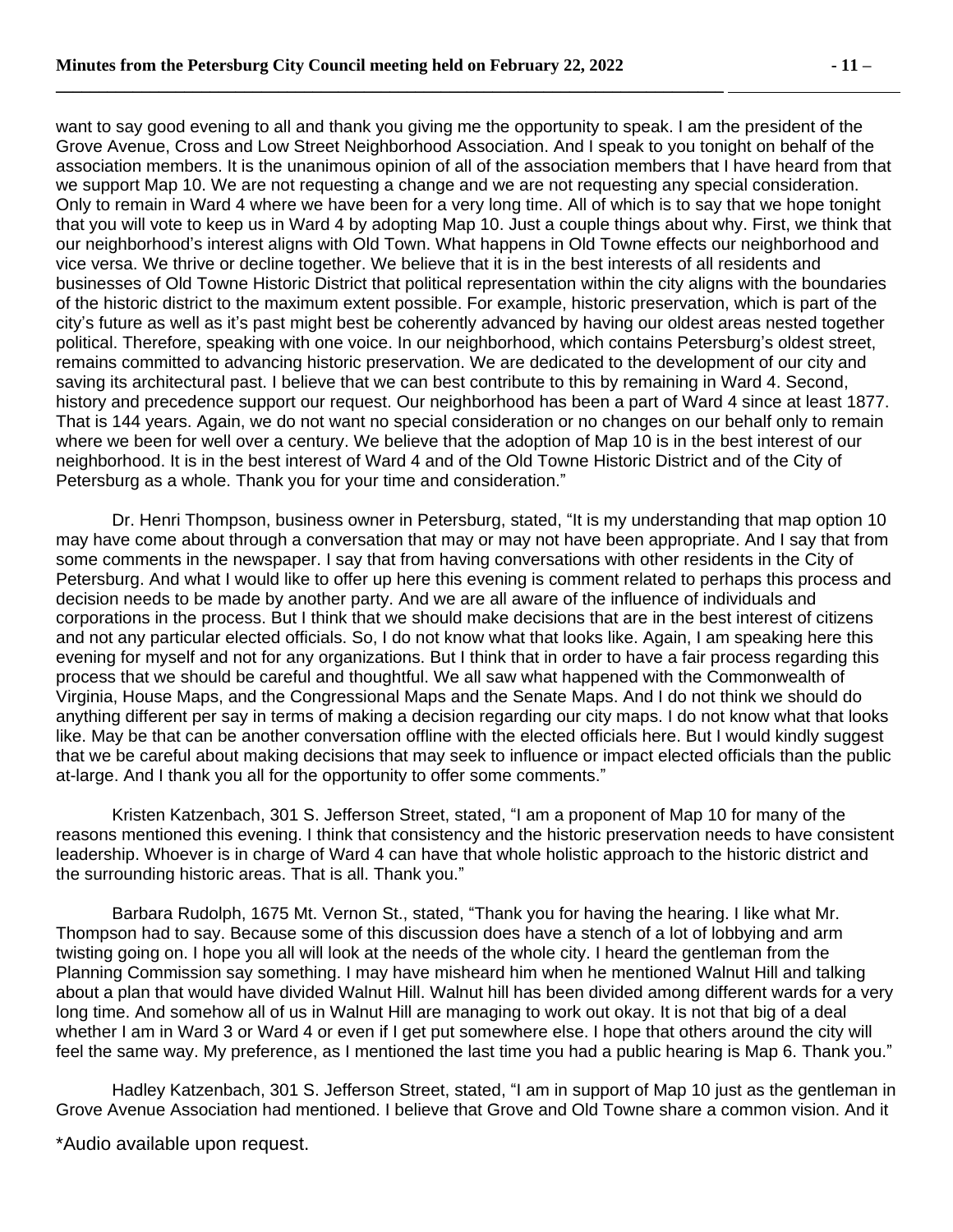would be for the best interest of that ward to stay together as they have been for the last 144 years. Thank you very much."

Seeing no further hands, Mayor Parham closed the public comments.

**\_\_\_\_\_\_\_\_\_\_\_\_\_\_\_\_\_\_\_\_\_\_\_\_\_\_\_\_\_\_\_\_\_\_\_\_\_\_\_\_\_\_\_\_\_\_\_\_\_\_\_\_\_\_\_\_\_\_\_\_\_\_\_\_\_\_\_\_\_\_\_\_\_\_\_\_\_\_** 

There was discussion among City Council, staff, and Mr. Brebner.

Mayor Parham made a motion that city council adopt the ordinance proposing and correcting item 13b with the provision that Exhibit A to the ordinance incorporates the boundaries delegated in Map 10. The motion was seconded by Council Member Westbrook. The motion was not approved on roll call vote. On roll call vote, voting yes: Cuthbert, Westbrook, and Parham; Voting No: Wilson-Smith, Myers, and Smith-Lee; Absent: Hill

Vice Mayor Smith-Lee made a motion to approve Map 6. The motion was seconded by Council Member Myers. The motion was approved on roll call vote. On roll call vote, voting yes: Wilson-Smith, Myers, Smith-Lee, and Parham; Voting No: Cuthbert and Westbrook; Absent: Hill

### **\*\*Motion was reconsidered at the end of the meeting, which changed the motion from being approved.**

Ms. Jackson stated, "Mayor Parham before you move onto the next item, Ms. Joanne Williams had one item in which we had missed during the consent agenda. She wanted an ordinance added to the consent agenda to schedule for a public hearing. You may have to call on her to get more information on it."

Ms. Williams stated, "Good evening. This is an ordinance that pertains to pharmaceutical complex and the EDA group that we will discuss in a few minutes. I would like to put it on the consent agenda. It is a small item where there will need to be land conveyed to the city of about two acres to place the water tower. I think that it will be a very smooth process and will not be a burden on the city at all. I ask that it be put on the consent agenda and then to be heard March 1."

Council Member Myers made a motion to add the item as discussed by Ms. Williams to the consent agenda. The motion was seconded by Vice Mayor Smith-Lee. The motion was approved on roll call vote. On roll call vote, voting yes: Cuthbert, Wilson-Smith, Myers, Westbrook, Smith-Lee and Parham; Absent: Hill

#### **14. NEW BUSINESS:**

a. Consideration of appropriation of the FY22 Circuit Court Preservation Grant in the amount of \$44,058.75– 2nd Reading.

**BACKGROUND:** The City of Petersburg Circuit Court Clerk has been awarded a grant from the Library of Virginia for FY22 Circuit Court Records Preservation Grant in the amount of \$44,058.75.

**RECOMMENDATION:** Recommend that City Council approve the appropriation ordinance of the FY22 Circuit Court Records Preservation Grant in the amount of \$44,058.75.

Council Member Myers made a motion to approve the attached appropriation for \$44,058.75. The motion was seconded by Council Member Wilson-Smith. The motion was approved on roll call vote. On roll call vote, voting yes: Cuthbert, Wilson-Smith, Myers, Westbrook and Smith-Lee; Abstain: Parham; Absent: Hill

### **22-ORD-9 AN ORDINANCE, AS AMENDED, SAID ORDINANCE MAKING APPROPRIATIONS FOR THE FISCAL YEAR COMMENCING JULY 1, 2021, AND ENDING JUNE 30, 2022, FOR THE GRANTS FUND IN THE AMOUNT OF \$44,058.75.**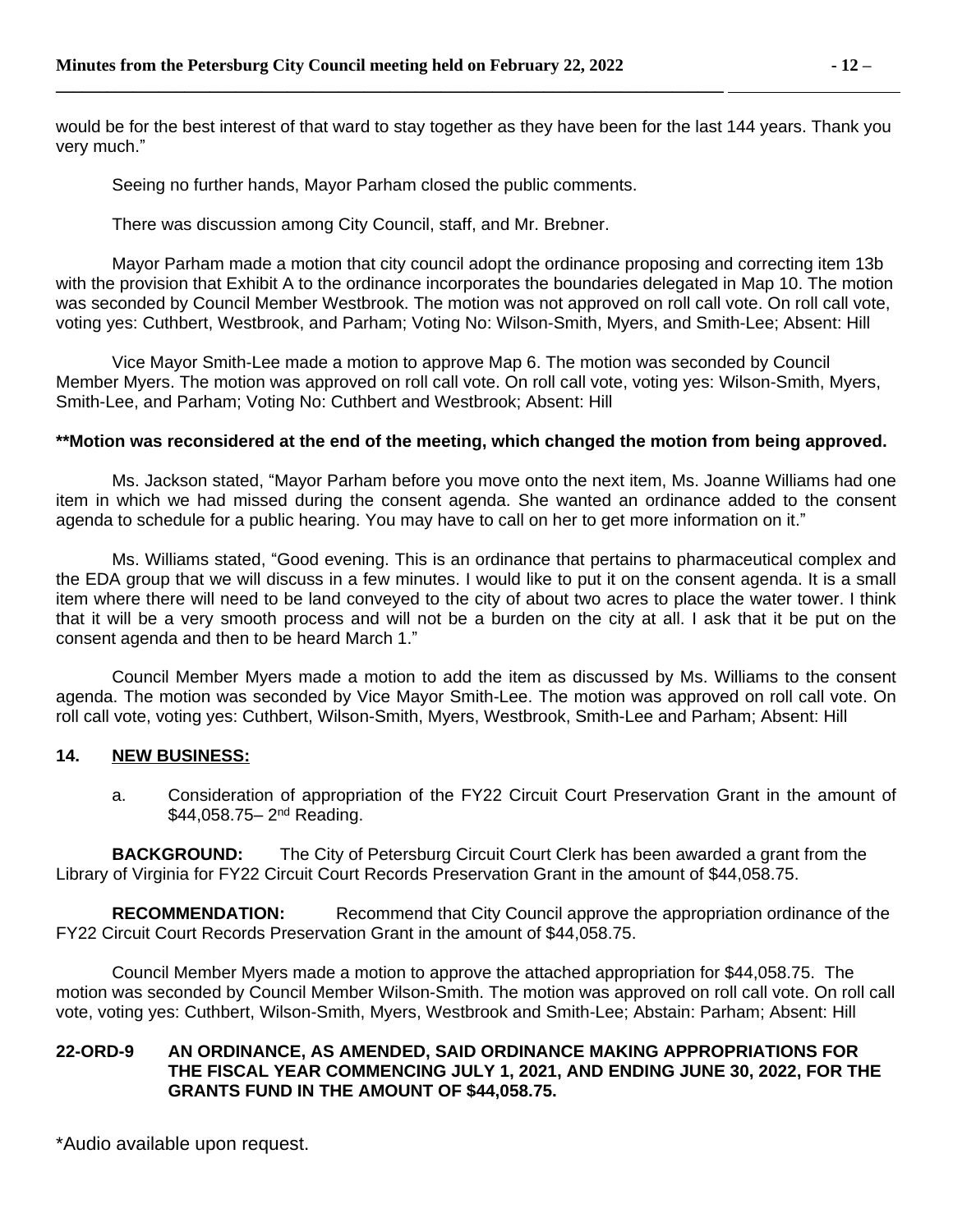b. Consideration of a Department of Criminal Justice Services Grant in the amount of \$15,972 – 2<sup>nd</sup> Reading

**BACKGROUND:** The City of Petersburg Police Department has been awarded a grant from the Commonwealth of Virginia Department of Criminal Justice Services for FY22 Youth and Family Master Plan Grant in the amount of \$15,972.

**RECOMMENDATION:** Recommend that Council approve the appropriation ordinance of the FY22 Youth and Family Master Plan Grant for \$15,972.

Council Member Myers made a motion to approve the attached appropriation for \$15,972. The motion was seconded by Council Member Wilson-Smith. The motion was approved on roll call vote. On roll call vote, voting yes: Cuthbert, Wilson-Smith, Myers, Westbrook, Smith-Lee, and Parham; Absent: Hill

### **22-ORD-10 AN ORDINANCE, AS AMENDED, SAID ORDINANCE MAKING APPROPRIATIONS FOR THE FISCAL YEAR COMMENCING JULY 1, 2021, AND ENDING JUNE 30, 2022, FOR THE GRANTS FUND IN THE AMOUNT OF \$15,972.**

c. Consideration of a motion regarding stop signs.

### **BACKGROUND:** See below:

Motion:

Council directs the City Manager to direct staff to erect stop signs at the following locations:

- 1. Intersection of South Sycamore Street and Marshall Street.
- 2. Intersection of South Jefferson Street and East Fillmore Street (making this a four-way stop).
- 3. Intersection of St. Andrews' Street and Webster Street
- 4. Intersection of Claremont Street and Blair Road
- 5. Intersection of Graham Road and W. Roy Smith Drive (entrance road to the SVEC building).
- 6. Intersection of Liberty Street and Harrison Street (making this a four-way stop)

The City Attorney has advised that VDOT requires a speed study before the city erects a stop sign on state-designated roads. The City Attorney has further advised that there are no legal requirements for a speed study before the city erects a stop sign on roads that are not state designated that the liability risk resulting from the erection of such a stop sign without first obtaining a speed study is not significant absent unique circumstances.

Accordingly, Council directs the city manager to direct staff to erect stop signs at the foregoing intersections by the following deadlines:

- 1. As to the stop signs on state designated roads before August 1, 2022.
- 2. As to the other intersections specified above which are not state designated roads before May 1, 2022.

**RECOMMENDATION:** Recommend that Council approve the motion requested by Council Member Charles Cuthbert, Jr.

There was discussion among City Council and staff.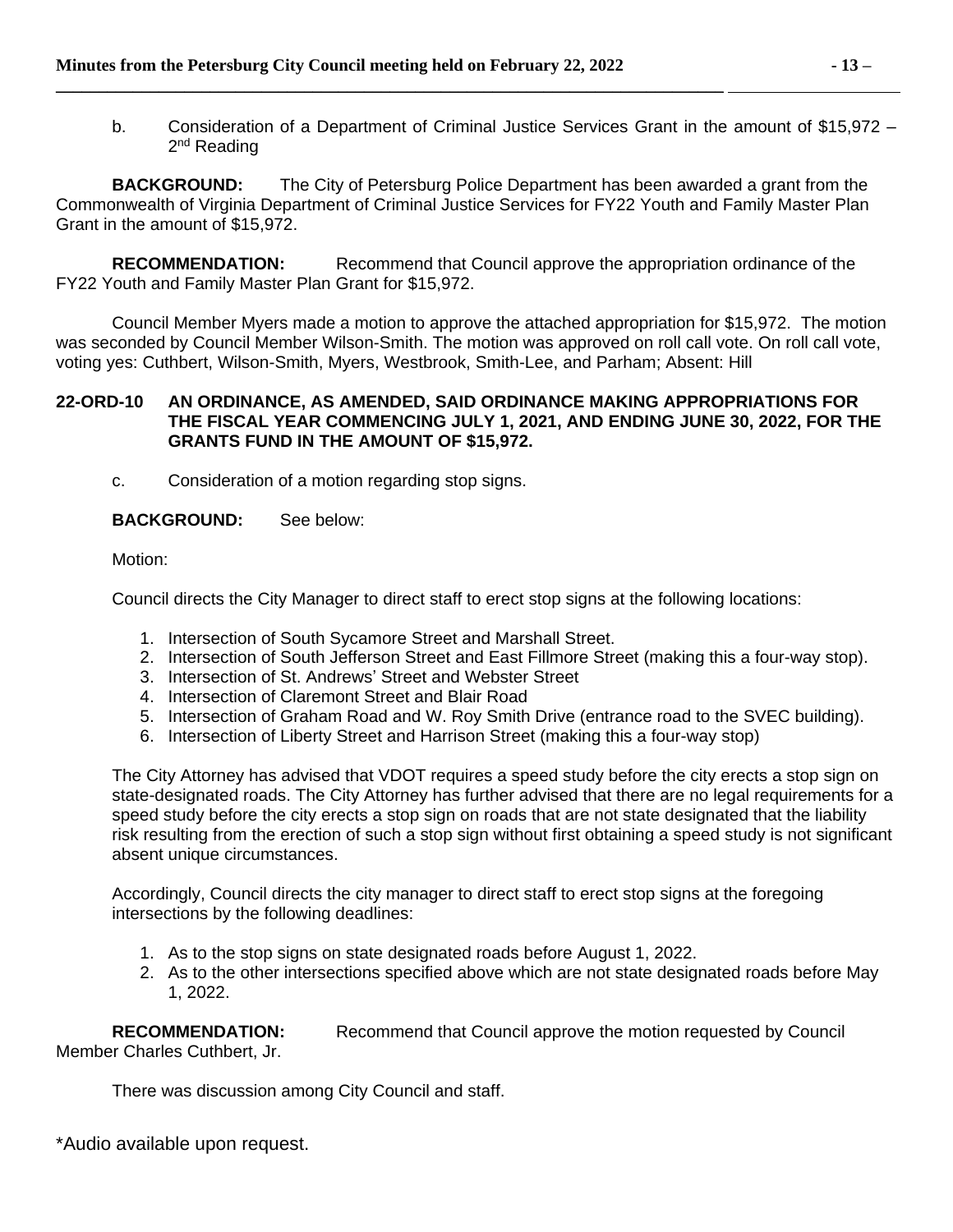Council Member Cuthbert made a motion to approve the updated motion of February 20, 2022, revision.

Vice Mayor Smith-Lee stated, "I would like to add West Clara Drive and Talley Avenue; Custer and Hawk Street; Custer Street and Hamilton Street; and Patterson Street and Augusta Avenue. Thank you."

Council Member Cuthbert stated, "Annette that is all fine with me and I appreciate your input."

Vice Mayor Smith-Lee stated, "Okay and thank you."

There was discussion among City Council and staff.

Council Member Wilson-Smith made a motion to table until a study is done. The motion was seconded by Council Member Westbrook. There was discussion on the motion.

Council Member Cuthbert made a substitute motion to adopt the February 20, 2022, revision of the motion with the exception of the intersection of South Sycamore Street and Mars and the intersection of Graham Road and W. Roy Smith Drive. As with the two exceptions, ask staff to conduct a study that staff thinks will yield useful information to city council and go forward with the proposal including the fourintersections identified by Vice Mayor Smith-Lee. The motion was seconded by Vice Mayor Smith-Lee. There was discussion among City Council and staff.

Council Member Myers stated, "Mr. Mayor, I am going to ask Charlie if he will rescind his motion until the next meeting. They are on here arguing about how much the cost is going to be. So, how much is the cost going to be for a study or a fatality. I have where my constituents are asking me about stop signs and not being able to cross the street and all those kinds of things. You may ride down the street one or two times, but these folks live on the street. And they are out there all day long. If I could put a stop sign on every block on Washington Street, I would demand it instantly. Most of my neighbors' cars have been hit five times. In front of their houses people are flying down the street. And even though there is a stop sign at the corner it is a deterrent. It doesn't mean that they are going to stop. So, until we reinforce out law enforcement to provide the services that we need. What is the cost Mrs. Innis with respect to a study?"

Mrs. Innis stated, "\$7,000 sir."

Council Member Myers stated, "For the study of every street?"

Mrs. Innis stated, "No. Not for every street but for the streets on this report."

Council Member Myers stated, "I would like for each council member to tell me why do you oppose having stop signs at these particular corners. And Charlie, the only thing I ask is that we wait until the next meeting to give your council members a chance to digest what we are asking for. I am going to be supportive of these stop signs. Because the public safety means a lot. And I think that you are riding around there for one time or another, but there are more cars on the road than there were five years ago. And so, I see it all day every day. They are flying down the street. Charlie, what do you think?"

Council Member Cuthbert stated, "You make a good point Howard. What if we do this. What if we table the matter until we get together again? We have a special meeting and a work session on March 1st. We cannot vote at our work session."

Council Member Myers stated, "You can set aside the Rules of Council and vote if you want to Charlie that is not a problem. But the fact of the matter is that you would want to have your police chief there to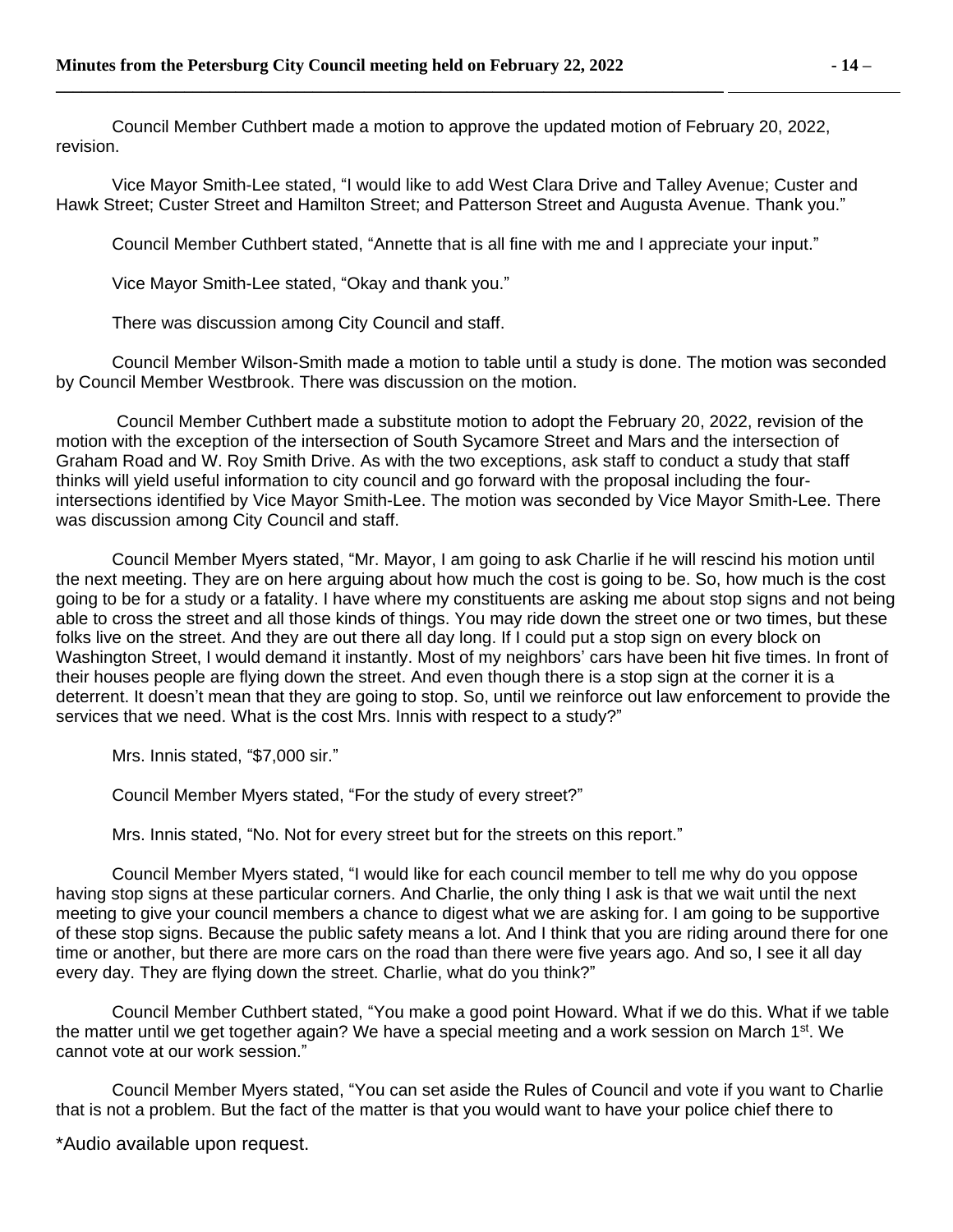corroborate some of the instances there rather than hearing what someone else said. I would like to have law enforcement there to corroborate what it is that you are trying to do and if it is a helpful opportunity for the City of Petersburg and the citizens. I have seen people trying to cross the street and people are flying like crazy and throwing trash out the window. Stuff that we see every day."

Council Members Cuthbert stated, "Well Howard what are you suggestion? That we continue this until our business meeting on March 15<sup>th</sup>. And at that time have the police chief. Can we have a public hearing at that same time?"

Council Member Myers stated, "Yes, sir. I believe that would be advisable. That way you will have some substantial evidence provided to the other members of council that you are not grasping at straws when you are doing this."

Council Member Cuthbert stated, "I think that makes a lot of sense. I would like to retract the pending motion that I have made and offer another substitute motion in line with what Council Member Myers just suggested."

Council Member Cuthbert made a substitute motion to table until a public hearing is held at our business meeting on March 15, 2022. The motion is seconded by Council Member Myers. There was discussion among City Council Members. The motion was approved on roll call vote. On roll call vote, voting yes: Cuthbert, Wilson-Smith, Myers, Westbrook, Smith-Lee, and Parham; Absent: Hill

d. A resolution of the City Council of the City of Petersburg, Virginia committing funds for Water and Wastewater Improvements necessary to support an advanced pharmaceutical manufacturing and R&D Cluster Project.

**BACKGROUND:** See attached.

**RECOMMENDATION:** Recommend City Council Members approve the resolution.

Joanne Williams, Director of Communications, Marketing and Government Relations, gave a briefing of the resolution.

Council Member Myers made a motion to approve the resolution. The motion was seconded by Vice Mayor Smith-Lee. The motion was approved on roll call vote. On roll call vote, voting yes: Cuthbert, Wilson-Smith, Myers, Westbrook, Smith-Lee, and Parham; Absent: Hill

### **22-R-10 A RESOLUTION OF THE CITY COUNCIL OF THE CITY OF PETERSBURG, VIRGINIA COMMITTING FUNDS FOR WATER AND WASTEWATER IMPROVEMENTS NECESSARY TO SUPPORT AN ADVANCED PHARMACEUTICAL MANUFACTURING AND R&D CLUSTER PROJECT.**

# **15. CITY MANAGER'S AGENDA:**

a. City Manager's Report

Mr. Turille gave a briefing of his report.

Key points:

 The FY20-21 audit indicates that the Personal and Real Property tax collections are unacceptably low, about a 70% collection rate.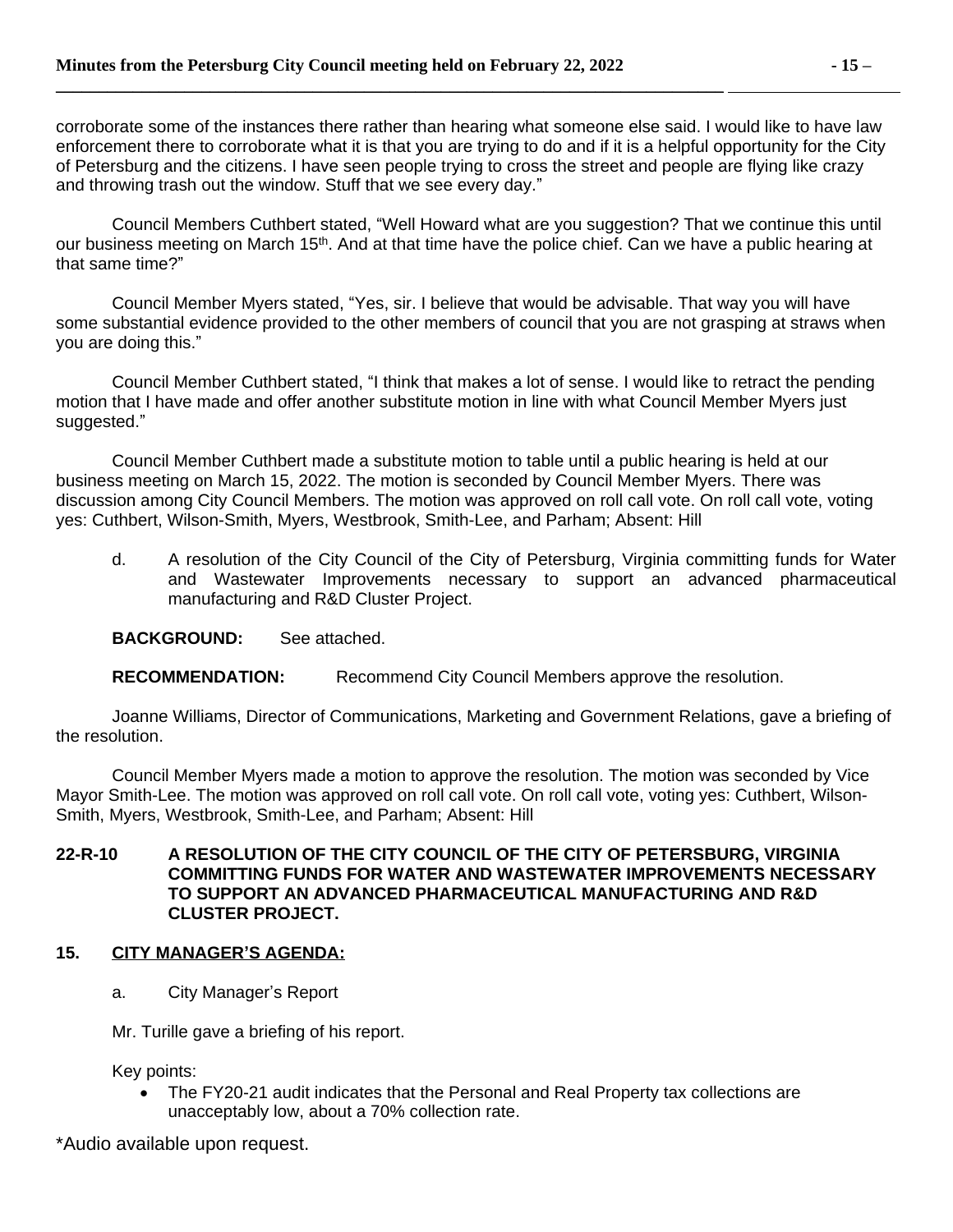- The Finance Officer and City Manager discussed this during his first week with City of Petersburg. Ms. Jordan has increased the current year rate of collections to 81% (Personal Property) and 94% (Real Property) by following the VA statutory code to move cases from delinquency to notice, penalties and ultimately to tax sale if delinquency continued.
- Finance Director created a separate collections department to focus solely on the current and delinquent collections efforts for the city.
- Deputy City Manager worked with the utilities billing to improve collections. The city received \$3.67 million to reimburse the city for eligible accounts over 60 days, which will drive up the utility collection rate.
- With transit, South Park Mall is 10% of total trips monthly,  $7<sup>th</sup>$  out of 9 major routes.
- Monthly operating cost to city is \$51,927 for the mall route.
- Staff estimates at least 25% of riders are for Petersburg residents to work in the mall and return home.
- Community Concerns report: Neighborhood Services Director will demonstrate the new iWork's software to track code and building cases.
- Economic Development department working on a GOVA grant to bring 69 miles broadband access to nine locations in Petersburg.
- Dogwood Trace received a grant to provide golf clubs to Petersburg Children; coordinated with Parks & Recreation. Mr. Fagan's staff also worked with Parks & Recreation to improve the Sports Complex fields.

There was discussion among City Council and staff.

Council Member Cuthbert asked Ms. Jordan to give city council an estimate as to how many properties were taken to tax sale in 2021.

Ms. Jordan stated that she will get that information to city council at the next city council meeting.

Council Member Wilson-Smith asked if they could also calculate how much it would cost the city if the people did not have a job and were on social services and food stamps because they cannot get to work and have to be dependent on others. She also asked can they calculate with the money that they lose as a cost to the city of the evictions that will take place if the city has to clean it up and the mental health. She stated that she would like that information when they come back with the information for Council Member Cuthbert.

There was continued discussion among City Council and staff.

Council Member Wilson-Smith asked when will the city reopen back up to the public.

Mr. Turille stated that he is keeping a look on the numbers with regards to the cases. He stated that once he receives the new numbers that it will determine when he reopens the city back up. He stated that he is keeping a close look on the numbers and cases in the city and surrounding areas.

Council Member Westbrook asked about the drainage near Ramblewood Road. He stated that it floods when it rains and that they have to shut down the road when this happens.

Mrs. Innis stated that she will have staff to look into this and bring information back at the March 1<sup>st</sup> meeting.

# **16. BUSINESS OR REPORTS FROM THE CLERK:**

\*Audio available upon request. \*No items for this portion of the agenda.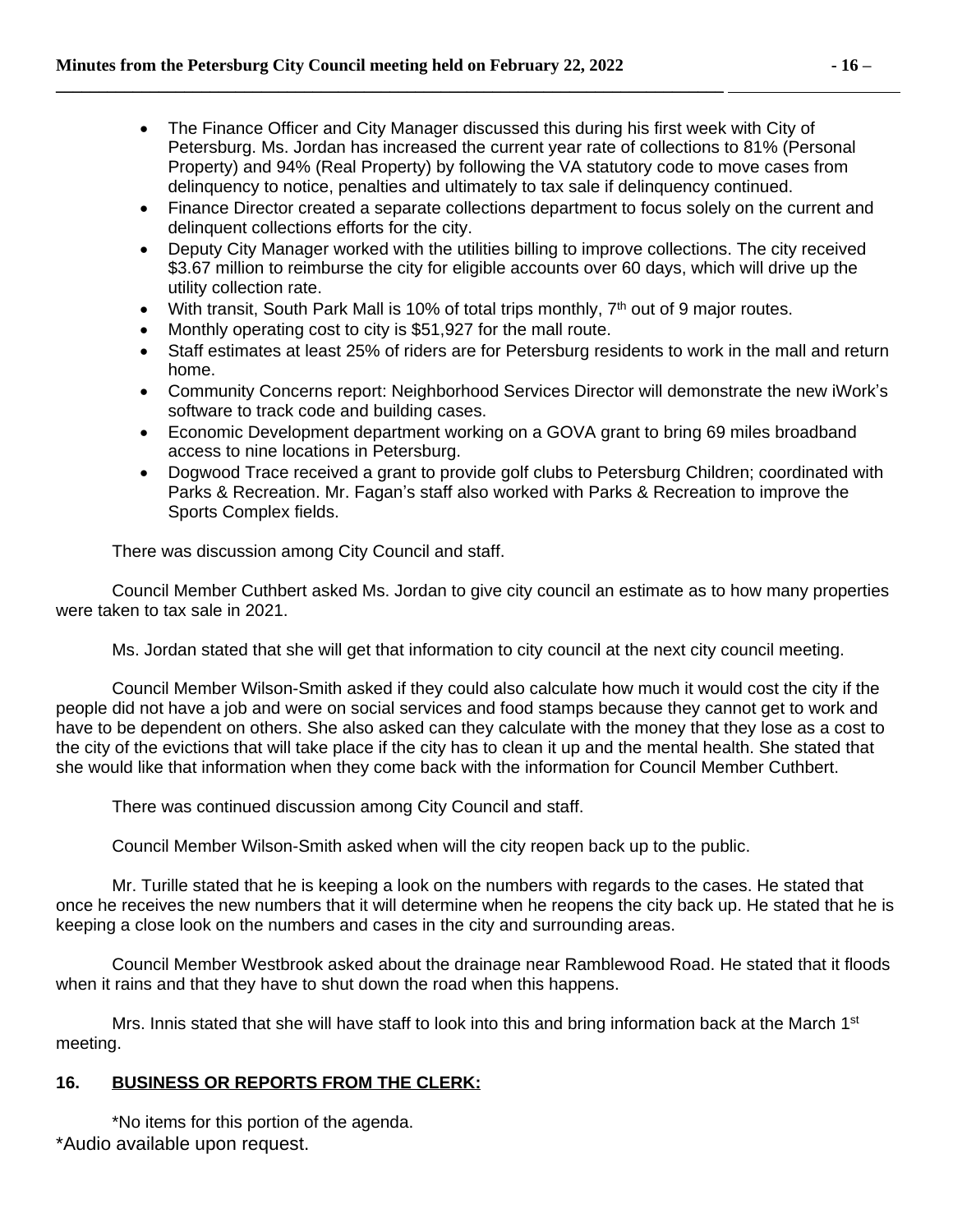### **17. BUSINESS OR REPORTS FROM CITY ATTORNEY:**

\*No items for this portion of the agenda.

Mayor Parham stated, "Mr. Williams under this section I want to state for the record my vote to reconsider my vote on Map 6 tonight."

Mr. Williams stated, "Are you making the motion to reconsider?"

Mayor Parham stated, "Yes. I am making the motion to reconsider."

Mayor Parham made a motion to reconsider his vote on Map 6. The motion was seconded by Council Member Cuthbert.

Council Member Cuthbert stated, "I will second the motion and would add to it that we bring this back at a special meeting on March 1st."

Mr. Williams stated, "Vice Mayor Smith-Lee call for the vote."

Vice Mayor Smith-Lee stated, "Madam Clerk can you call for the vote."

Council Member Wilson-Smith stated, "I need to understand what we are doing first. Can we have discussion? So, Mr. Parham is taking his vote back for Map 6, right?"

Mayor Parham stated, "Yes, I am taking my vote back to reconsider on March 1<sup>st</sup>."

Council Member Wilson-Smith stated, "So, okay, if your vote goes back that means that it was a tie. Is that right?"

Mayor Parham stated, "Yes."

Council Member Wilson-Smith stated, "So, if it is a tie then it did not pass and so we are going to revisit all of this on March  $1<sup>st</sup>$ . That is what we are saying?"

Mayor Parham stated, "Yes."

Council Member Wilson-Smith stated, "So, what is going to be the difference between now and March 1<sup>st</sup>? Are we looking for something? Never mind."

The motion was approved on roll call vote. On roll call vote, voting yes: Cuthbert, Wilson-Smith, Westbrook, Smith-Lee, and Parham; Absent: Myers and Hill

\*\*\*This motion changed the approval to item 14b. With this motion approval, item 13b did not pass.

### **18. ADJOURNMENT:**

City Council adjourned at 9:26 p.m.

Clerk of City Council

\_\_\_\_\_\_\_\_\_\_\_\_\_\_\_\_\_\_\_\_\_\_\_\_\_